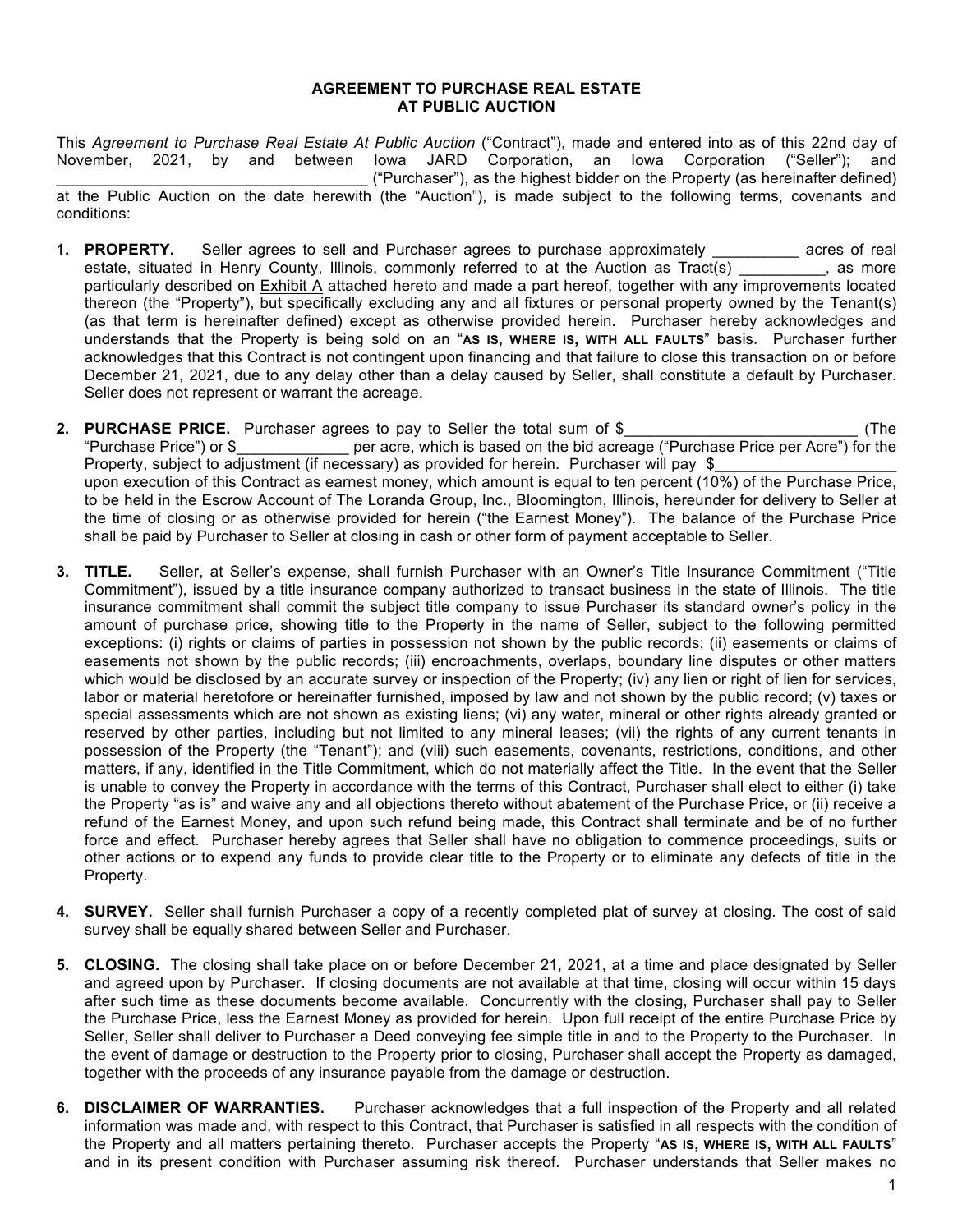warranty or representation of any kind, either express or implied or arising by operation of law, as to the condition, quality, environmental condition, serviceability or merchantability or fitness for a particular purpose of the Property or any portion thereof, and in no event shall Seller be liable for consequential damages. Purchaser is relying solely on its own independent inspections, investigations, inquiries, and all due diligence concerning the Property and the Auction. Purchaser acknowledges that Seller has not agreed to perform any work on or about the Property as a condition of Purchaser's purchase of the same. Purchaser understands that by entering into this Contract and agreeing to accept the Property and pertinent structures in an "**AS IS, WHERE IS, WITH ALL FAULTS**" condition, that Purchaser is buying the Property subject to any and all easements, leases, covenants, restrictions, and ditch/drainage assessments, whether or not of record. The disclaimer of warranties contained in this paragraph are continuing and shall survive the recording of the Deed of Conveyance from Seller to Purchaser.

- **7. MINERAL RIGHTS.** One hundred percent (100%) of the mineral rights owned by Seller with respect to the Property, if any, shall be conveyed to Purchaser at closing.
- **8. REAL ESTATE TAXES AND ASSESSMENTS.** Seller shall give Purchaser a credit at closing for the 2021 taxes payable in 2022, based upon the most recent ascertainable tax figures available at closing. Purchaser will assume and pay real estate taxes and drainage taxes/assessments due and payable in 2022 and all tax payments and drainage taxes/assessments thereafter. Any tax proration/allocation made at closing shall be final between the parties and shall not thereafter be adjusted.
- **9. INCOME.** All rent, government payments and other income derived from the property applicable to the crops grown in 2021, shall belong to Seller and/or the Seller's Tenant. All rent, government payments, and other income from the property applicable to the crops planted in 2022 shall belong to Purchaser and/or the Purchaser's Tenant. Purchaser and/or Purchaser's Tenant will reimburse the Seller's Tenant (Doug Petersen) at closing in the total amount of \$\_\_\_\_\_\_\_\_\_\_\_\_\_\_\_\_\_\_\_\_\_ for the cost of lime and fertilizer (and their application) that was applied after the 2020 crops were harvested.
- **10. POSSESSION.** Possession of the Property shall be given at closing.
- **11. CONSERVATION RESERVE PROGRAM AND CONTRACT ASSIGNMENT**. Any Conservation Reserve Program (CRP) contract in place on the tract(s) purchased by the Purchaser will be assigned to or otherwise assumed by Purchaser at closing. The Purchaser will assume all responsibilities and legal obligations for this contract including any fees or penalties assessed thereunder should they wish to remove land from the program. The Seller, Tenant, and Purchaser shall promptly sign all documents necessary to effect such assignment. The Seller will retain the Conservation Reserve Program payment received in calendar year 2021 and the Purchaser will be entitled to receive any payments received in 2022 and thereafter.
- **12. WIND EASEMENT AGREEMENT.** Any Wind Easements in place on the tract(s) purchased by the Purchaser will be assigned to or otherwise assumed by Purchaser at closing and the Purchaser will assume all responsibilities and legal obligations for this agreement. The Seller and Purchaser shall promptly sign all documents necessary to effect such assignment. The Seller will payments received in calendar year 2021 and the Purchaser will be entitled to receive any payments received in 2022 and thereafter.
- **13. TRANSFER DECLARATIONS, RECORDING FEES, AND CLOSING COSTS.** Seller and Purchaser agree to execute any real estate transfer declarations required by the State, county or municipality in which the Property is located. Seller shall pay the cost of revenue stamps, if applicable. Purchaser shall pay the charge for recording the Deed and all other closing costs not specifically provided for elsewhere in this Agreement.
- **14. LIABILITY OF ESCROW AGENT.** The parties acknowledge that any Escrow Agent hereunder is acting at their request and at their convenience. The Escrow Agent when acting in such capacity shall not be deemed to be the agent of either of the parties hereto and the Escrow Agent shall not be liable to either of the parties for any acts or omissions on its part unless taken or suffered in bad faith, in willful disregard of this Contract, or involving gross negligence. Seller and Purchaser shall, jointly and severally, indemnify, defend and hold Escrow Agent harmless from and against all costs, claims, and expenses, including reasonable attorneys' fees, incurred in connection with the performance of Escrow Agent's duties hereunder except with respect to acts or omissions taken or suffered by Escrow Agent in bad faith, in willful disregard of this Contract, or involving gross negligence on the part of the Escrow Agent. In no event shall the Escrow Agent be liable for unearned interest with respect to the earnest money deposit. The parties acknowledge and agree that the Escrow Agent will forward the earnest money deposit to the closing agent within 24 hours of the closing.
- **15. DEFAULT.** If Purchaser fails to perform any obligation imposed by this Contract, Seller may serve written notice of default upon Purchaser and if such default is not corrected within ten (10) days thereafter, at the option of the Seller,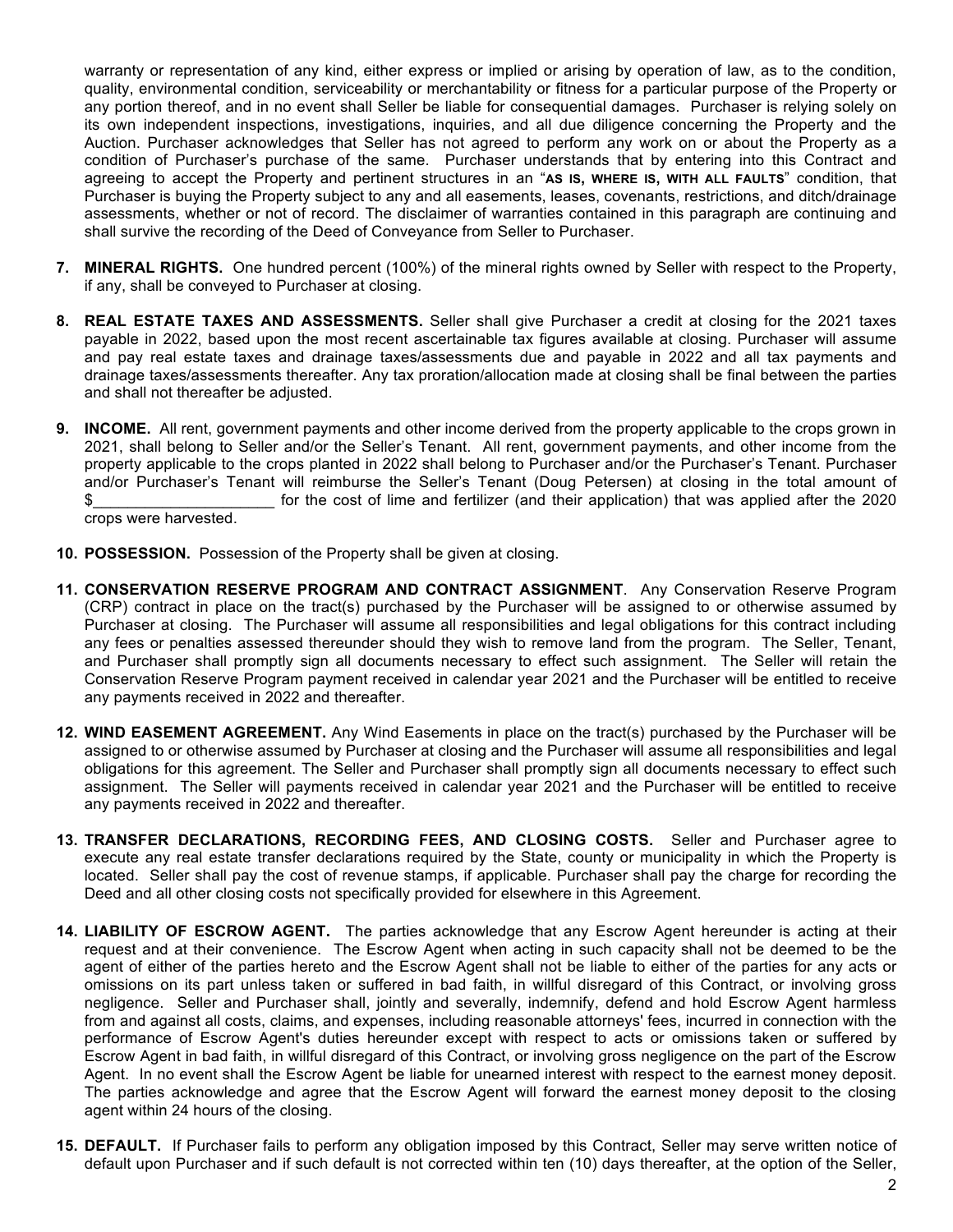this Contract shall terminate and the Seller shall be entitled to payment of the earnest money paid hereunder as liquidated damages for Seller's lost opportunity to sell the Property elsewhere. In the event of a default by Purchaser, Seller shall, in lieu of terminating this Agreement, also have all rights and remedies available at law or equity, including the right to require Purchaser to specifically perform Purchaser's obligations hereunder. If, in the event of failure of Seller to perform the obligations imposed by this Contract, because of environmental or title related issues, Purchaser's sole remedy hereunder is to terminate this Contract and receive a refund of the earnest money upon similar notice served upon Seller and similar expiration of time period. If, in the event of failure of Seller to perform the obligations imposed by this Contract, because of reasons other than environmental or title related issues, then Purchaser shall have all rights and remedies available at law or equity. The Escrow Agent, upon receiving an affidavit from the non-defaulting party stating that this Contract has been terminated as provided herein, shall be entitled to rely upon such affidavit and shall deliver the earnest money to the non-defaulting party. Default by either party shall entitle the other party to court costs and reasonable attorneys' fees incurred in enforcing the provisions of this Contract. The service of the written notice provided for in this paragraph shall be made by personal delivery to any party signing as Purchaser or by mailing the written notice to any party signing as Purchaser, at the address of the Purchaser shown on this Contract, which mailing shall be by certified mail with the United States mail receipt to be the date of delivery.

- **16. ENTIRE AGREEMENT.** This Contract contains the entire agreement of the parties and no representations, warranties or agreements have been made by either of the parties except as set forth in this Contract.
- **17. HEIRS, SUCCESSORS AND ASSIGNS.** This Contract shall inure to the benefit of and shall be binding upon the parties hereto and their respective heirs, successors, and permitted assigns, provided, however, that Purchaser may not assign its rights or obligations hereunder without the prior written consent of the Seller, which consent will not be unreasonably withheld.
- **18. TIME IS OF THE ESSENCE.** The time for performance of the obligations of the parties is of the essence of this Contract.
- **19. JURISDICTION.** This Contract shall be constructed in accordance with the laws of the State of Illinois. Any provision of this Contract which is unenforceable or invalid, or the inclusion of which would affect the validity, legality, or enforcement of this Contract shall be of no effect, but all the remaining provisions of the Contract shall remain in full force and effect.
- **20. ENVIRONMENTAL AND OTHER DISCLOSURES.** The Purchaser acknowledges that the Seller has not made, will not make and hereby disclaims any and all representations and warranties concerning the environmental condition of the Property.
- **21. PROVISIONS RELATING SPECIALLY TO SELLER/TRUST/TRUSTEES/CO-TRUSTEES/SETTLOR AND THEIR RESPECTIVE SPECIAL CIRCUMSTANCES.**Each fiduciary comprising Seller executes his instrument only in its representative capacity and shall not be bound or obligated hereunder except in such capacity. Purchaser acknowledges and agrees that this Agreement is made by such fiduciaries solely in their fiduciary capacity as described in the signatures affixed hereto, and that such fiduciaries shall not be liable for any breach or any failure to perform any obligation under this Agreement except from assets held in the fiduciary capacity described.
- **22. SELLING AGENT.** This agreement is solely between Purchaser and Seller. The auctioneer(s)/broker(s)/sales agent(s) or any attorney or attorneys for the Seller shall not be liable for any existing or arising defects or deficiencies in the Property, improvements or other appurtenant structures thereon, nor for any information provided to the Purchaser from sources deemed reliable. The Purchaser acknowledges that it has conducted its own independent investigations, inspections, inquiries and due diligence concerning the Property. The Loranda Group, Inc. (the "Auction Company") and its licensed representatives are exclusively designated agents for the Seller and not the Purchaser/Buyer.
- **23. AUCTION/SALES FEE.** The parties agree that no real estate commission/sales/auction fee is due any party in regard to this transaction other than the Auction Company, which Seller has agreed to pay. Each party agrees to indemnify the other and hold it harmless in respect to any commissions, fees, judgments, or expenses of any nature or kind which it may become liable to pay by reason of any claims by or on behalf of brokers, finders, or agents employed by the other party in connection with the transaction contemplated by this contract, or any litigation or similar proceeding arising from such claims. Each party represents to the other that, other than as stated herein, there is no valid basis for such claims.
- **24. STRICT CONSTRUCTION.** The language used in this Contract shall be deemed to be the language approved by all parties hereto to express their mutual intent and no rule of strict construction shall be applied against either party.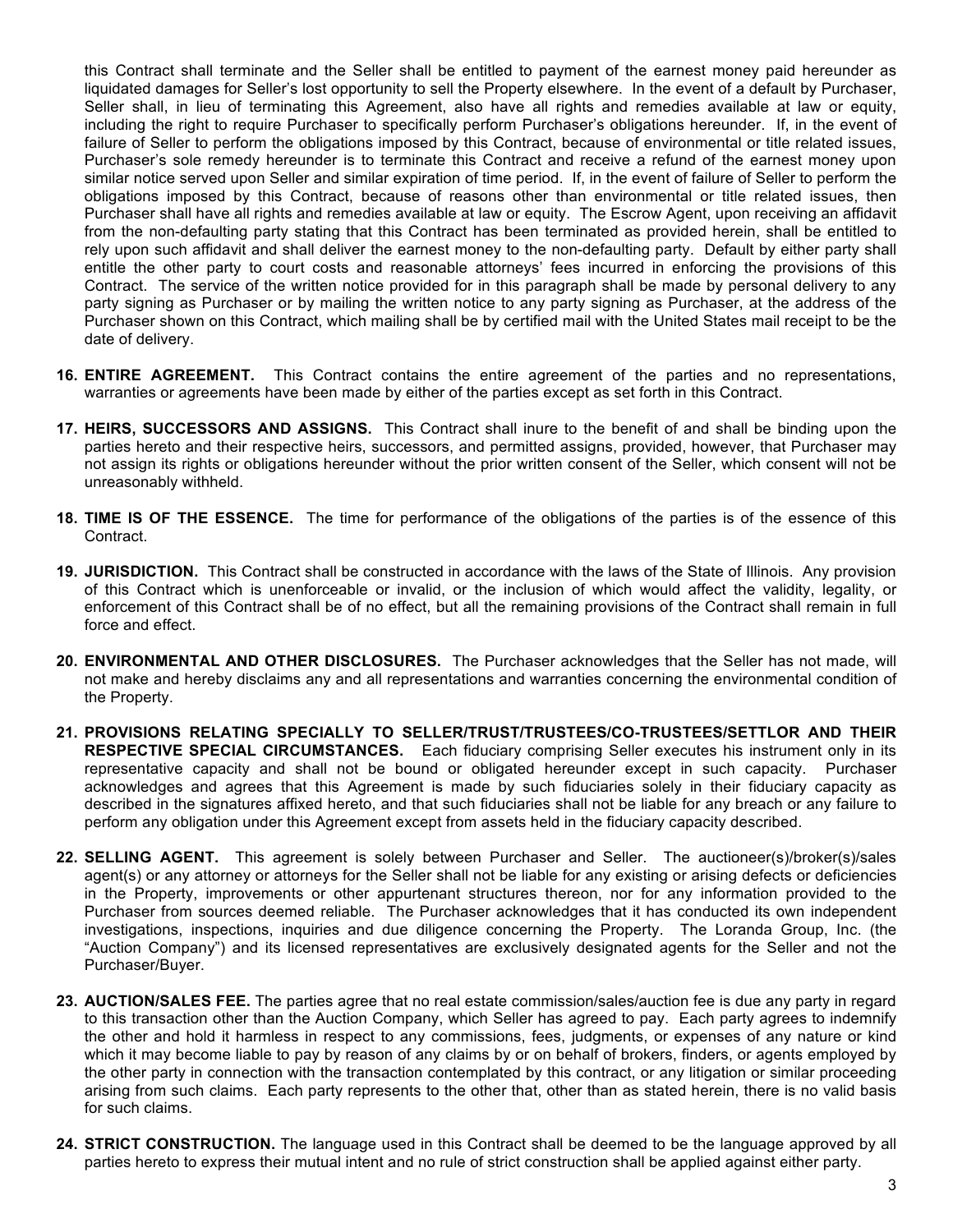- **25. BINDING.** This contract shall not be binding on Seller unless executed by a duly authorized representative of Seller within 24 hours after all auction bidding has been completed.
- **26. COUNTERPARTS AND FACSIMILE SIGNATURE.** This contract may be executed only by Seller by facsimile signature, which shall be binding upon Seller, and in counterparts by the parties hereto, each of which shall be deemed an original and all of which shall constitute a single agreement among the parties.
- **27. JOINT AND SEVERAL OBLIGATIONS.** If more than one person signs this contract as the "Purchaser", the obligations of such persons hereunder are joint and several.

IN WITNESS WHEREOF, the parties have executed this Contract in two counterparts, each of which shall be deemed an original instrument, as of the day, month and year first above written.

| <b>SELLER:</b> lowa JARD Corporation, an lowa<br>Corporation |                                                                                                                                                                                                                                |
|--------------------------------------------------------------|--------------------------------------------------------------------------------------------------------------------------------------------------------------------------------------------------------------------------------|
|                                                              |                                                                                                                                                                                                                                |
| Signature                                                    | Signature                                                                                                                                                                                                                      |
|                                                              |                                                                                                                                                                                                                                |
|                                                              |                                                                                                                                                                                                                                |
| Signature                                                    | Signature                                                                                                                                                                                                                      |
|                                                              | Date: November 22, 2021                                                                                                                                                                                                        |
|                                                              |                                                                                                                                                                                                                                |
|                                                              | Address: No. 1996. The Contract of the Contract of the Contract of the Contract of the Contract of the Contract of the Contract of the Contract of the Contract of the Contract of the Contract of the Contract of the Contrac |
|                                                              |                                                                                                                                                                                                                                |
|                                                              | Phone: 2008 2009 2010 2020 2021 2022 2023 2024 2022 2023 2024 2022 2023 2024 2022 2023 2024 2022 2023 2024 20                                                                                                                  |
|                                                              |                                                                                                                                                                                                                                |
|                                                              |                                                                                                                                                                                                                                |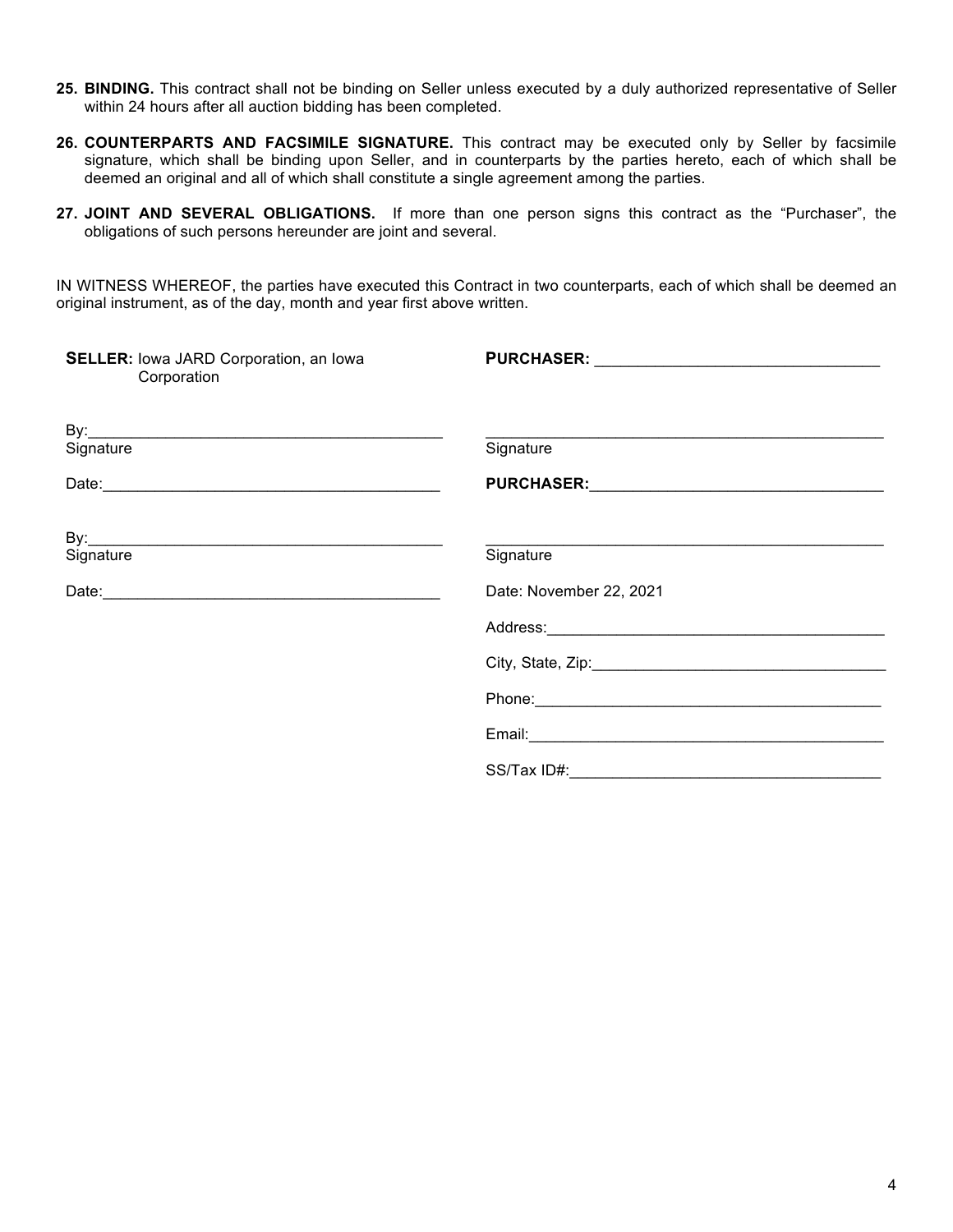### **EXHIBIT A**

# **DESCRIPTION FOR 92.17 ACRE TRACT Tract 1**

A part of the W½ of Section 7, T14N, R2E of the 4th P.M., Henry County, Illinois. More particularly bounded and described as follows and bearings are for the purpose of description only:--

Commencing at an iron rod at the Southeast Corner of the  $SW/4$  of said Section 7; Thence S 87°34'33" W, along the South line of said  $SW\frac{1}{4}$ , a distance of 330.00 feet to and iron rod at the Southeast corner of a 92.42 acre tract as shown on Plat of Survey recorded as document # 88R-2391. Said rod along being the Place of Beginning for the tract to be described; Thence continuing S 87°34'33" W, along said South line, a distance of 866.50 feet to an iron rod; Thence N 00°56'00" E, a distance of 3990.72 feet to an iron rod; Thence N 87°33'21" E, along a fence line, a distance of 1258.20 feet to an iron rod; Thence S 01°42'22" W, a distance of 1322.45 feet; Thence S 87°22'15" W, a distance of 330.50 feet; Thence S 01°51'44" W, a distance of 2671.58 feet to the Place of Beginning and containing 92.17 acres, more or less. Subject to the right-of-way of the Public Road along the South side of the above described tract and also subject to all easements of record. The above tract is intended to be the same parcel as shown as Tract IV in the Plat of Survey prepared by James West and recorded as Henry County Recorder's Office as document 88R-2391

> Prepared by: Wallace Land Surveying Co., Ltd Toulon - Illinois Job 21250-001 November 15, 2021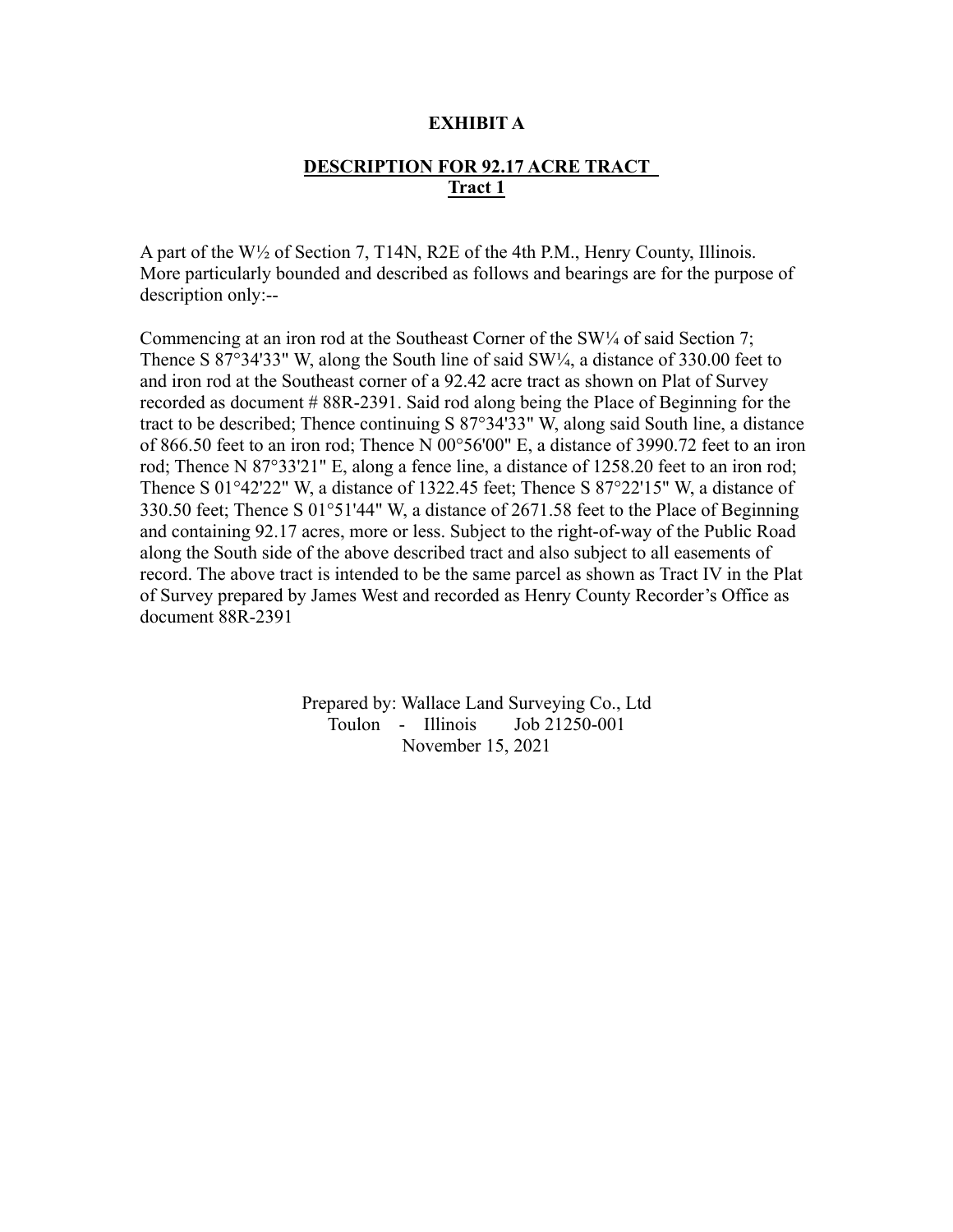### **EXHIBIT A**

# **DESCRIPTION FOR 139.96 ACRE TRACT Tract 2**

A part of the NE¼ of Section 13, T14N, R1E of the 4th P.M., Henry County, Illinois. More particularly bounded and described as follows and bearings are for the purpose of description only:--

Beginning at an iron rod at the Northeast Corner of the NE¼ of said Section 13; Thence S 00°38'39" W, along the East line of said NE¼, a distance of 458.31 feet to the Northeast corner of a 5.91 acre tract; Thence N 89°21'21" W, a distance of 435.00 feet to an iron rod; Thence S 00°38'39" W, a distance of 560.00 feet to an iron rod; Thence S 89°21'21" E, a distance of 205.00 feet to an iron rod; Thence S 00°38'39" W, a distance of 60.00 feet to an iron rod; Thence S 89°21'21" E, a distance of 230.00 feet to the East line of said NE¼. The last five (5) named courses being along the North, West and South lines of said 5.91 acre tract; Thence S 00°38'39" W, along said East line, a distance of 1559.69 feet to an iron rod at the Southeast corner of said NE¼;Thence N 88°44'38" W, along the South line of said NE¼, a distance of 2349.23 feet to the East right-of-way line of Interstate #74; Thence N 00°42'25" W, a distance of 461.47 feet to a right-of-way marker; Thence N 02°22'47" W, a distance of 712.73 feet to a right-of-way marker; Thence N 01°31'42" W, a distance of 790.76 feet to a right-of-way marker; Thence North along a curve, a distance of 695.93 feet to a right-of-way marker on the North line of said NE¼. The last course having a direct line of N 00°50'38" W, a distance of 695.93 feet. The last four (4) named courses being along said East right-of-way line; Thence S 88°16'37" E, along said North line, a distance of 2446.06 feet to the Place of Beginning and containing **139.96 acres**, more or less. Subject to the right-of-way of the Public Road along the East side of the above described tract and also subject to all easements of record.

> Prepared by: Wallace Land Surveying Co., Ltd Toulon - Illinois Job 21250-001 November 15, 2021